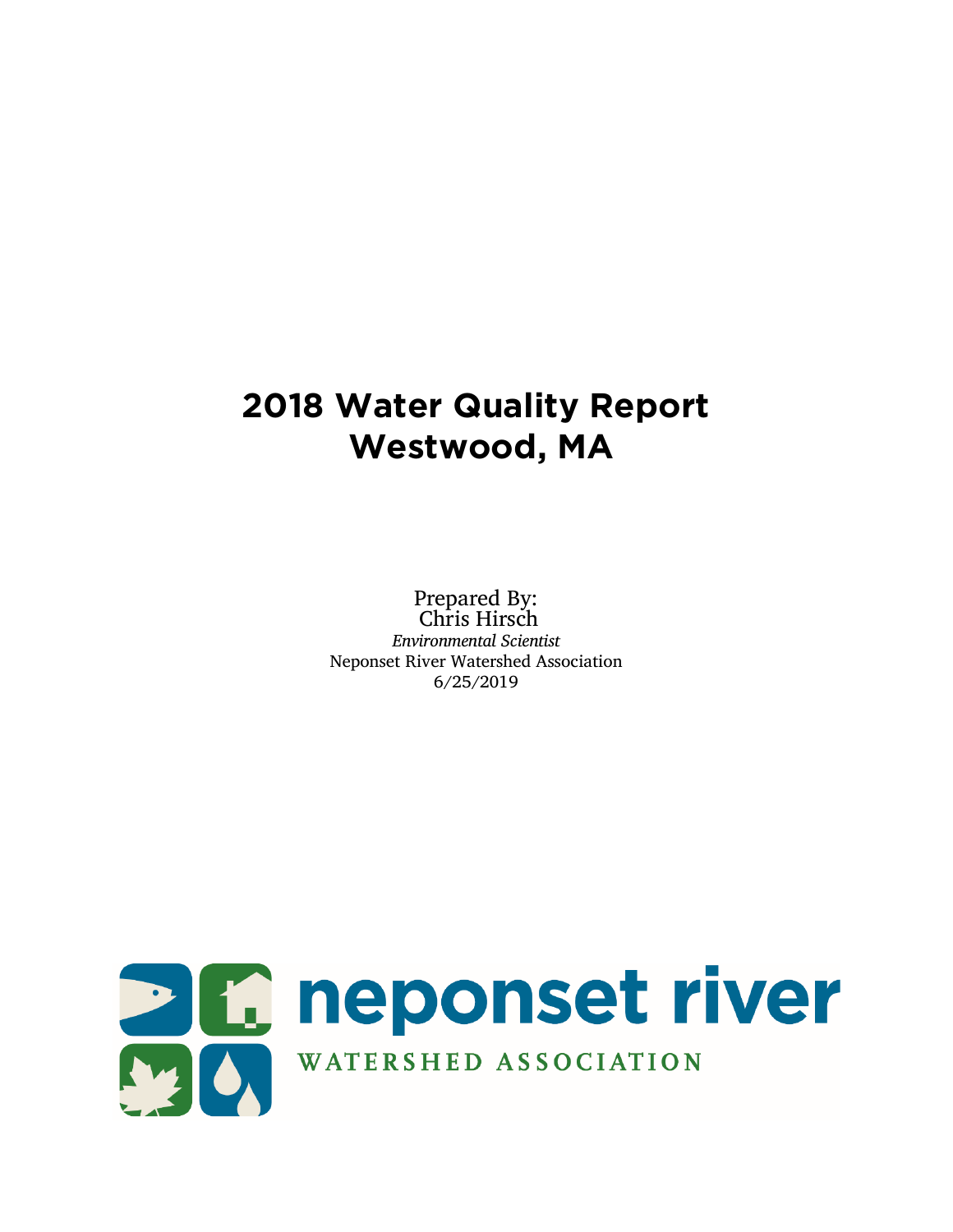#### Introduction:

The Neponset River Watershed Association (NepRWA) has been collecting water quality data in Westwood and throughout the Neponset River watershed for 23 years. Samples are collected by volunteers through the Citizen Water Monitoring Network (CWMN) and by NepRWA staff through the Hotspot program.

There are three permanent CWMN stations within and bordering the town of Westwood; one on Mill Brook, one on Purgatory Brook and one on the Neponset River. CWMN stations are sampled once per month between May and October. Waterbodies in Westwood are tested for *E.coli*, total phosphorus, pH, dissolved oxygen, temperature, and flow rate. Select sites may also be tested for ortho-phosphate, total nitrogen, ammonia, and chlorophyll a. Hotspots are tested for *E.coli*, ammonia, and surfactants. The parameters discussed in this report are limited to those that are tested at every site.

The data gathered by CWMN volunteers are used to track the health of the Neponset River and its tributaries, and to locate pollution hotspots for follow-up sampling. Hotspot sampling in Westwood occurred in Mill Brook, and Purgatory Brook. In each case, the goal of the Hotspot sampling was to locate potential sources of sewage contamination.

This report is intended to provide a summary and interpretation of the results from CWMN 2018 and subsequent Hotspot sampling. The raw water quality data are available upon request.



**Figure 1: CWMN sampling sites within Westwood, MA**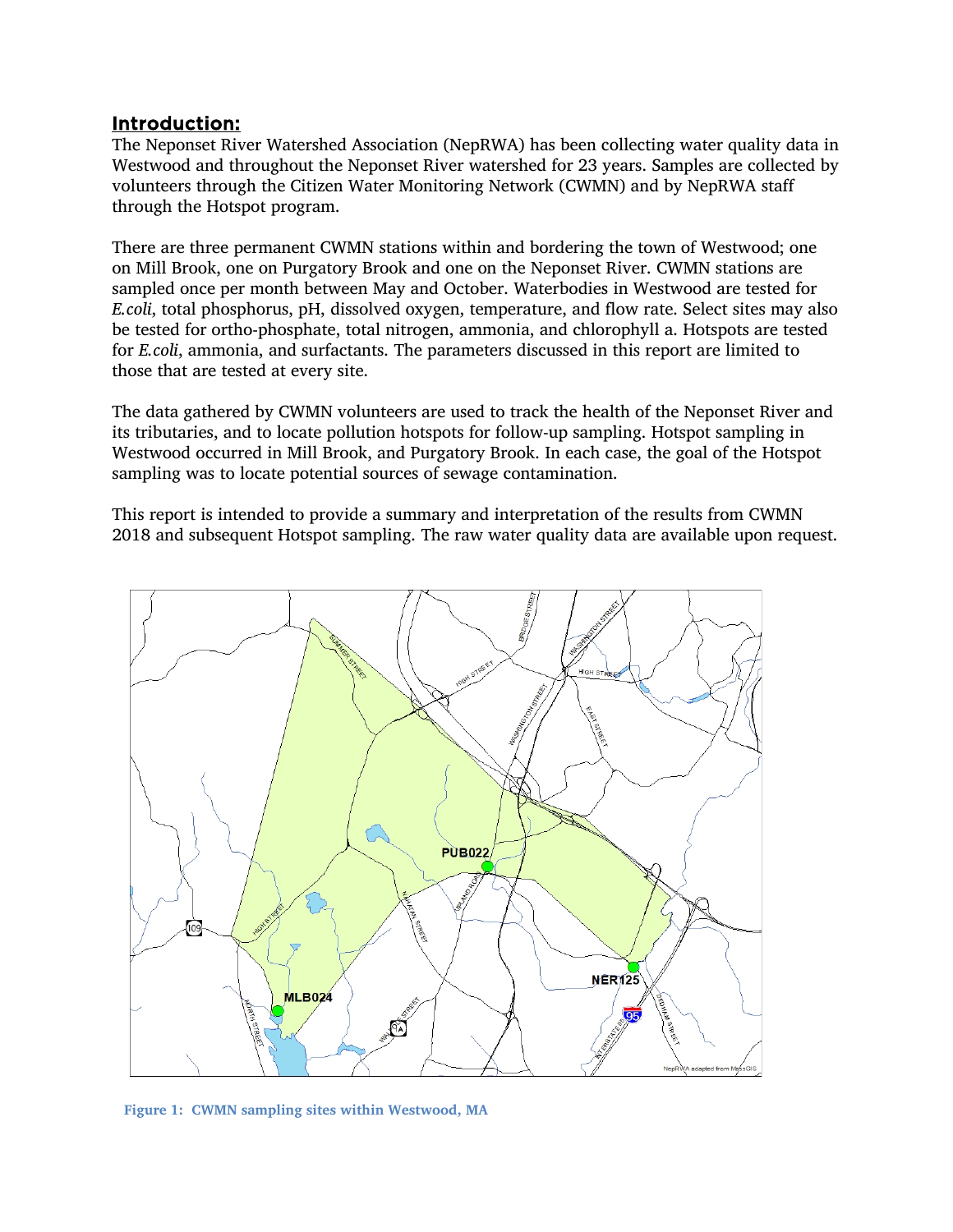# Westwood Water Quality Analysis

## E.coli

*E.coli* bacteria are used to assess a waterbody's suitability for human contact during recreational activities. They are often used as indicators of the presence of other more dangerous pathogens associated with human and animal waste. In Massachusetts there are two criteria for what is considered an acceptable level of *E.coli* within a Class B waterbody. For primary recreation no single sample shall exceed 235 Colony Forming Units (CFU) per 100 ml, and/or the geometric mean of at least 5 samples taken within the same season shall not exceed 126 CFU/100ml. For secondary recreation, the geometric mean of at least 5 samples taken within the same season shall not exceed 630 CFU/100ml.



**Figure 2: This Chart depicts the ten year trend of** *E.coli* **Geometric means of at least five samples in Canton, Massachusetts.** 

Figure 2 and Table 1 suggest that *E.coli* concentrations have been increasing over the past several years, and values spiked in 2018. Purgatory brook has seen the largest increase in *E.coli* over the past few years. While Purgatory Brook did meet swimmable standards in 2009 and 2011, it has failed to meet even boatable standards in three of the last five years. 2018 was a particularly bad year. Hot spot sampling over the past two years has not been able to uncover any sources of the *E.coli* pollution in Purgatory Brook. Purgatory brook does pass through a long culvert immediately upstream of our sampling location that we are unable to inspect. We would recommend CCTVing this culvert.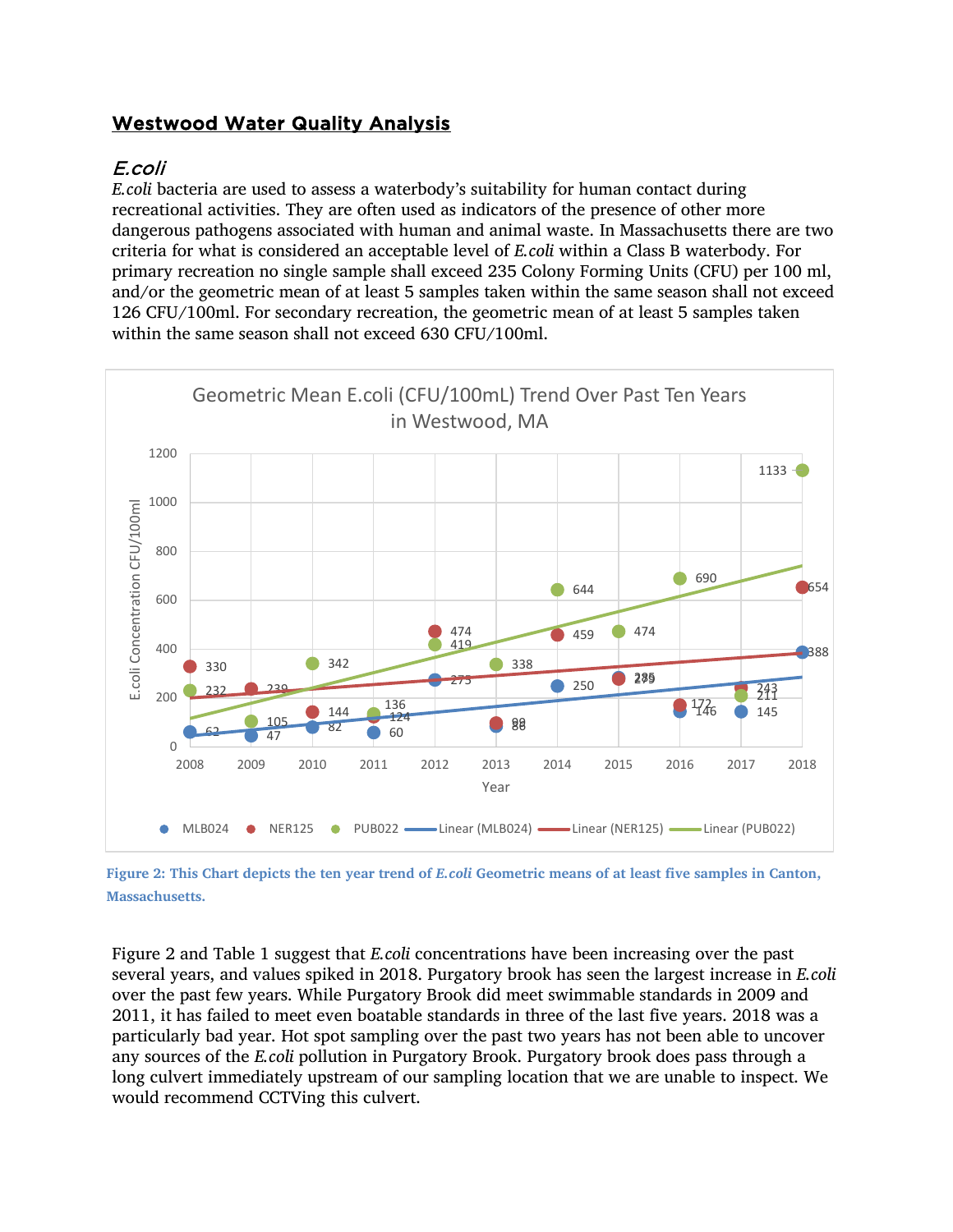Over the past decade, Mill Brook has met boatable standards every year, and has met swimmable standards all but 4 years. There appears to have been a slight increase over the past five years. We will continue to keep an eye on this site to determine if 2018 was an anomaly.

Finally, *E.coli* concentrations have been increasing in the Neponset Mainstem, at Dedham St, over the past decade as well. However, the pattern seems to fluctuate more than some of the other sites. It appears the upward trend may be driven by the large increase in 2018. We need to keep tracking to the trend to determine what is happening. Regardless of this trend, none of the sites in Westwood met swimmable standards in 2018 and that is cause for concern.

**Table 1: Geometric mean of** *E.coli* **concentrations (MPN/100mL) for at least five samples 2018 vs previous 10 year average**

| Site ID       | <b>Average Geometric Mean of</b><br>E.coli (CFU/100mL) 2008-2017 | Geometric mean of E.coli<br>concentrations (CFU/100mL) 2018 |
|---------------|------------------------------------------------------------------|-------------------------------------------------------------|
| <b>MLB024</b> | 96                                                               | 388                                                         |
| <b>NER125</b> | 232                                                              | 654                                                         |
| <b>PUB022</b> | 313                                                              | 1133                                                        |

One major source of *E.coli* contamination is stormwater runoff. Improper disposal of pet waste in the street, on lawns, and in catch basins is the most common source of *E.coli* in stormwater. However, some *E.coli* may also the result of naturally occurring wildlife waste. Non-structural BMPs that educate citizens about proper pet waste disposal, and regular cleaning of catch basins should help reduce *E.coli* loads. Infiltration BMPs are also highly effective in reducing *E.coli* loading before it reaches a waterbody, so building those types of BMPs should be prioritized when possible.

One possible explanation for the abnormally high E.coli concentrations in 2018 is that there were more wet weather sampling days in 2018 than we typically have in a single sampling season. Table 2 below shows a strong positive correlation between *E.coli* concentrations and wet weather. However, it is worth noting that even during dry weather, in 2018, NER125 and PUB022 had *E.coli* concentrations that were higher than the 10 year average, which contains a combination of both wet and dry weather events (see Table1). It is critical that we continue to watch these trends closely in order to determine if 2018 was an anomaly driven by weather or if there is something else at play here.

| Weather       | <b>Total Number of Samples</b><br>2018 | Geometric Mean E.coli Conc.<br>(cfu/100ml) |
|---------------|----------------------------------------|--------------------------------------------|
| <b>MLB024</b> |                                        |                                            |
| Dry           |                                        | 68                                         |
| Wet           |                                        | 1241                                       |
| <b>NER125</b> |                                        |                                            |
| Dry           |                                        | 182                                        |
| Wet           |                                        | 4467                                       |

**Table 2:** *E.coli* **concentrations (CFU/100ml) during wet vs dry weather for** *E.coli* **in Westwood, MA for**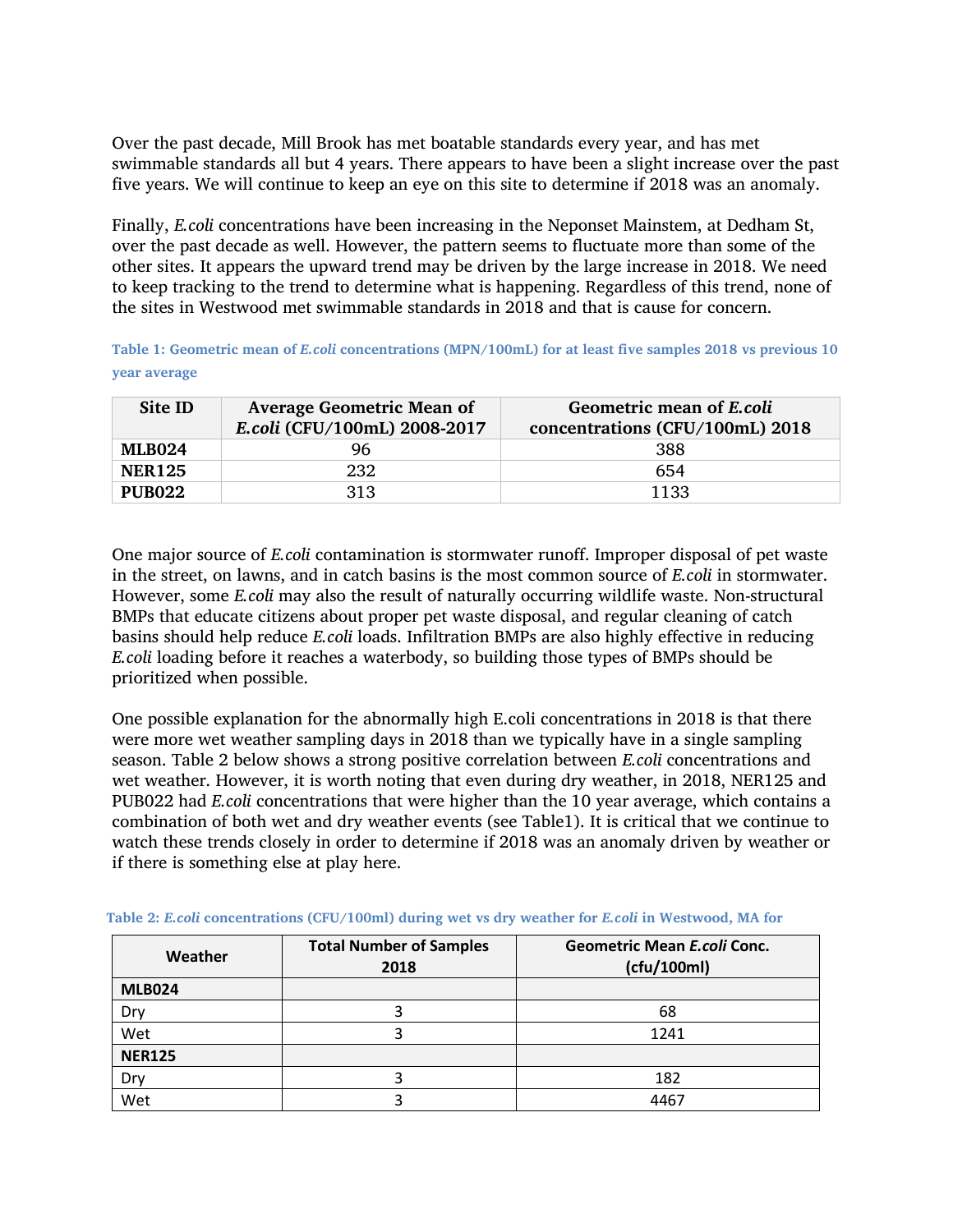| <b>PUB022</b>        |             |
|----------------------|-------------|
| D <sub>m</sub><br>יש | フロつ<br>່ ວວ |
| Wet                  | 2503        |

### Phosphorus

Phosphorus is often the limiting nutrient in freshwater aquatic ecosystems, meaning that the level of available phosphorus in any given waterbody is directly linked to that waterbody's ability to support vegetation. This is important because too much phosphorus can lead to too much vegetation; especially algae which utilize phosphorus suspended in the water column. This process is called eutrophication. Eutrophication can result in crashes of dissolved oxygen (a critical resource required by all aquatic animals), unsightly and strong smelling algal blooms, destruction of important subaquatic plant communities through reduced light penetration, and harmful cyanobacteria blooms that can be lethally toxic to humans and pets.

The state of Massachusetts does not provide numerical phosphorus standards for classification of water quality impairments. Instead MassDEP uses a narrative standard that includes the EPA gold book standard as well as dissolved oxygen problems and recorded presence of algal blooms. For the purpose of this report, we only used the EPA gold book standard to assess the presence of a phosphorus problem since we don't record algae data and phosphorus typically affects dissolved oxygen levels in ponds which we don't sample regularly in Westwood. The gold book standards states that Total Phosphorus levels should not exceed 0.025mg/l in ponds and 0.05 mg/l in streams.

| Site ID       | Dry Weather $(mg/L)$ | Wet Weather $(mg/L)$ | Combined $(mg/L)$ |
|---------------|----------------------|----------------------|-------------------|
| <b>MLB024</b> | 0.09619              | 0.05345              | 0.07054           |
| <b>NER125</b> | 0.04881              | 0.07017              | 0.05735           |
| <b>PUB022</b> | 0.07258              | 0.05332              | 0.06295           |

**Table 3: Average Total Phosphorus concentrations during varying weather in Westwood 2018** 

Phosphorus loading can come from several sources including stormwater runoff, particularly runoff loaded with sediment or from over-fertilized lawns. Fallen leaves especially those fallen on impervious surfaces, concentrated in gutters, illegally dumped in riparian zones, or collected in catch basins can also contribute to phosphorus loading in stormwater. There are also common sources of phosphorus loading that are not associated with stormwater runoff, including: improperly maintained septic systems, illicit discharges, and internal loading through the release of phosphorus from sediments and dead aquatic plant material.

The data in table 3 suggest that Phosphorus was an issue at all of the sites in Westwood in 2018. Concentrations were higher during dry weather suggesting that internal loading of phosphorus or faulty septic systems may be the dominate pathway for the nutrients.

Structural and non-structural BMPs could help to reduce the concentrations of Phosphorus found locally. Educating residents and business owners about the proper disposal of yard waste, proper use of fertilizers, and keeping gutters clean will help address this issue. Other non-structural BMPs such as street vacuuming and regular catch basin cleaning will also help.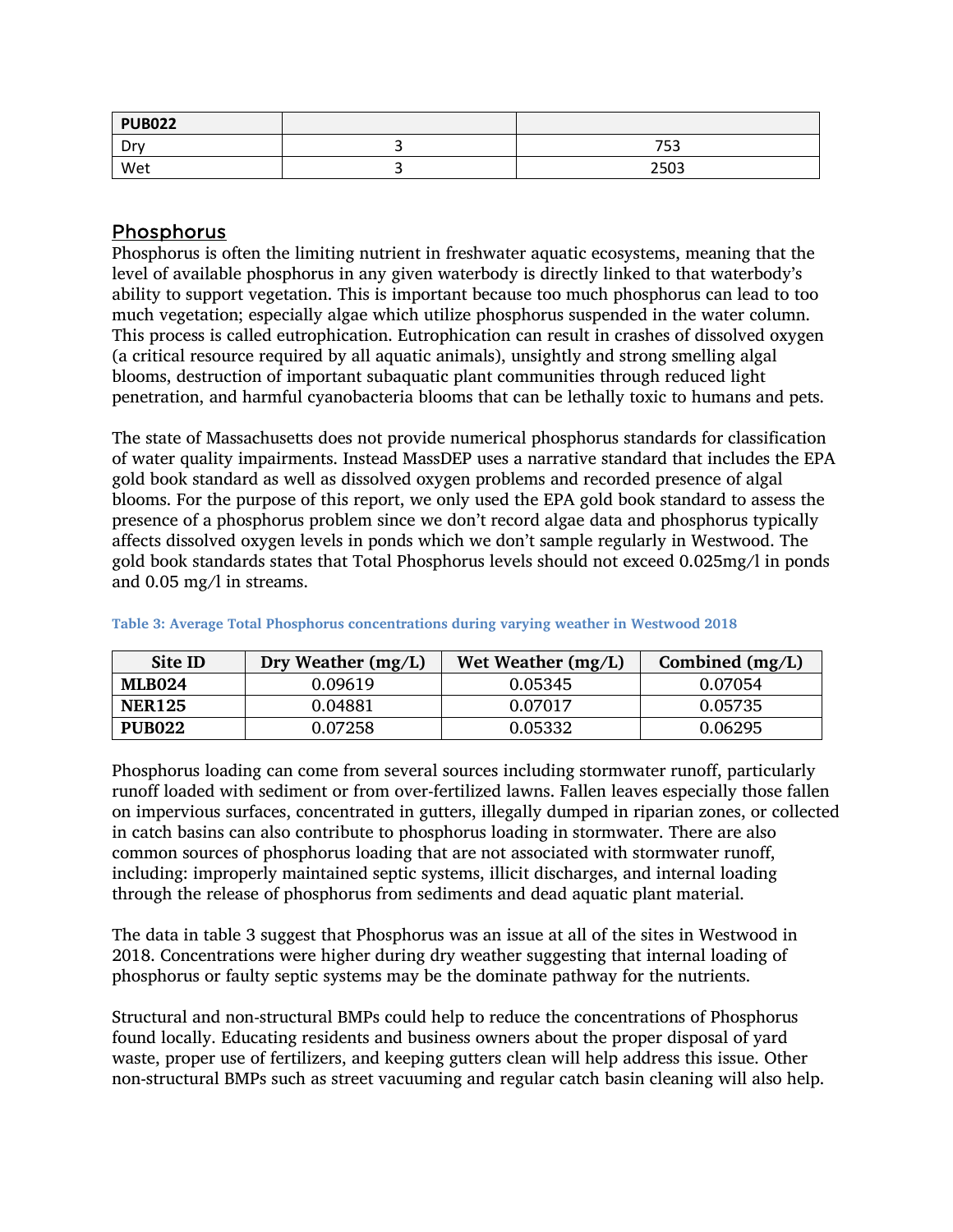Finally, structural BMP's that collect and filter out phosphorus before it reaches a water body would have a large positive impact on water quality.

### pH

pH is a measure of how acidic or basic something is. The pH of a waterbody is an important factor of habitat quality for aquatic life since water that is too acidic or too basic can be toxic. The pH of a waterbody also influences the behavior of nutrients, determining whether they will be made unavailable by bonding to free carbon in sediments or made available by being released from such bonds. The state of Massachusetts determined that the healthy range of pH for waterbodies in the state is 6.5-8.3.

#### **Table 4: Average pH values during varying weather in Mother Brook 2018**

| Site ID       | Dry Weather pH | Wet Weather pH | Combined pH |
|---------------|----------------|----------------|-------------|
| <b>MLB024</b> | 6.91           | 7.25           |             |
| <b>NER125</b> | 6.91           | 6.91           | 6.91        |
| <b>PUB022</b> | ճ.91           | 6.87           | 6.89        |

The data in table 5 suggest that pH was consistently within a healthy range in 2018. pH is often influenced by bedrock characteristics, groundwater seepage, acid rain, or heavy loading of tannin rich leaves/needles.

#### Dissolved Oxygen:

Adequate levels of dissolved oxygen (DO) are necessary to support many aquatic insects, fish and mollusks. These animals utilize dissolved oxygen to breathe. The state of Massachusetts determined that dissolved oxygen levels below 5 mg/L are considered stressful to aquatic organisms. The table below shows the DO data collected by CWMN volunteers in 2018

|  |  |  | Table 5: Average dissolved oxygen concentrations under varying weather in Mother Brook 2018 |  |  |  |  |  |  |
|--|--|--|---------------------------------------------------------------------------------------------|--|--|--|--|--|--|
|--|--|--|---------------------------------------------------------------------------------------------|--|--|--|--|--|--|

| Site ID       | Dry Weather $(mg/L)$ | Wet Weather $(mg/L)$ | Combined Weather $(mg/L)$ |
|---------------|----------------------|----------------------|---------------------------|
| <b>MLB024</b> | 8.35                 | 7.63                 | 7.92                      |
| <b>NER125</b> | 4.70                 | 4.78                 | 4.73                      |
| <b>PUB022</b> | 8.91                 | 7.91                 | 8.41                      |

Dissolved oxygen levels were excellent in Mill Brook and Purgatory Brook in 2018, but were slightly lower than we would like in the Neponset River. The deeper and slower moving water of the Neponset was likely driving some of the dissolved oxygen issues there. Warmer water has less capacity to hold dissolved oxygen than colder water, and impoundments are known to create heating effects that remain further downstream. Other factors that affect water temperature are lack of canopy and shading, flow rate, water depth and volume, season, and ground water seepage.